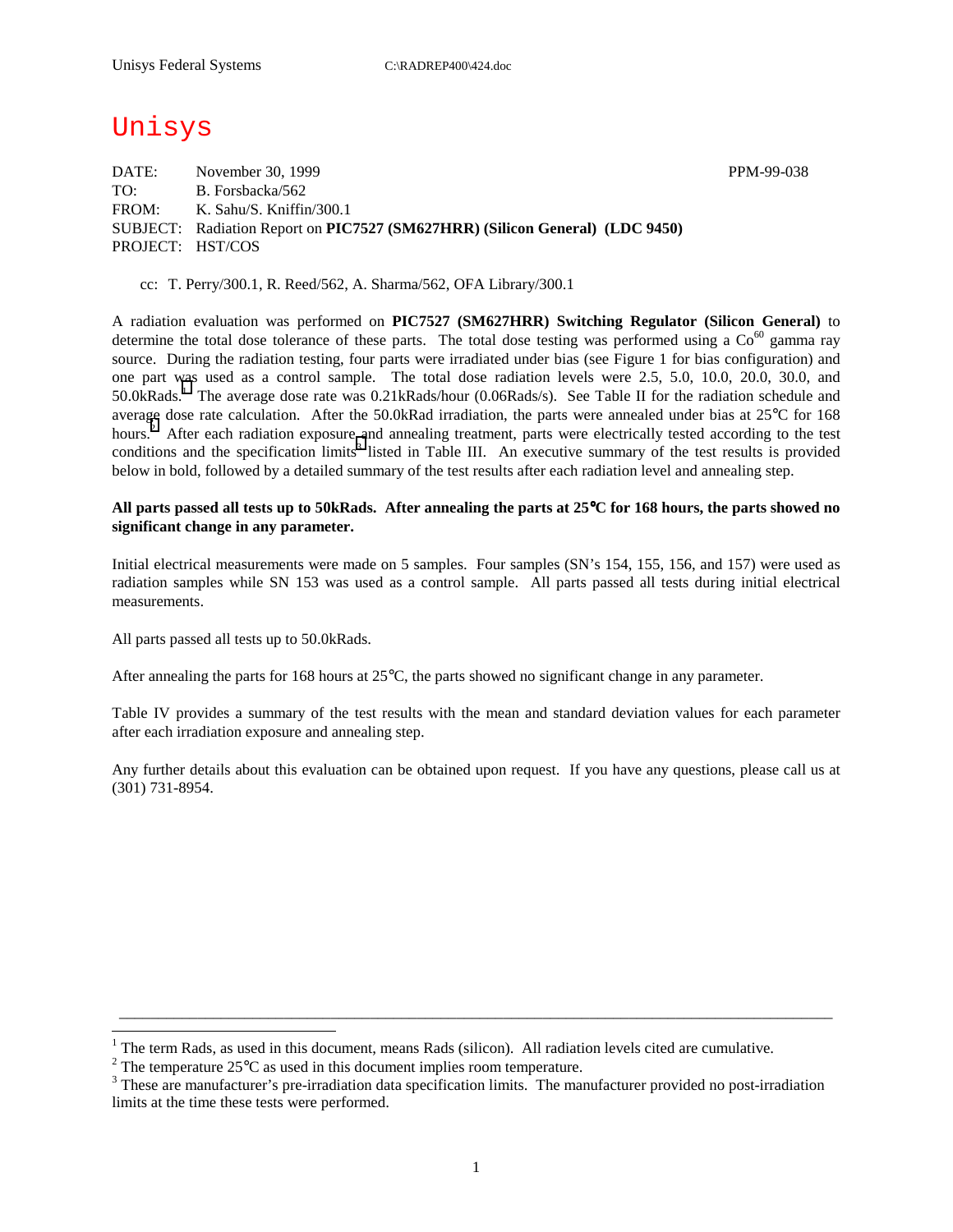#### ADVISORY ON THE USE OF THIS DOCUMENT

The information contained in this document has been developed solely for the purpose of providing general guidance to employees of the Goddard Space Flight Center (GSFC). This document may be distributed outside GSFC only as a courtesy to other government agencies and contractors. Any distribution of this document, or application or use of the information contained herein, is expressly conditional upon, and is subject to, the following understandings and limitations:

(a) The information was developed for general guidance only and is subject to change at any time;

(b) The information was developed under unique GSFC laboratory conditions which may differ substantially from outside conditions;

(c) GSFC does not warrant the accuracy of the information when applied or used under other than unique GSFC laboratory conditions;

(d) The information should not be construed as a representation of product performance by either GSFC or the manufacturer;

(e) Neither the United States government nor any person acting on behalf of the United States government assumes any liability resulting from the application or use of the information.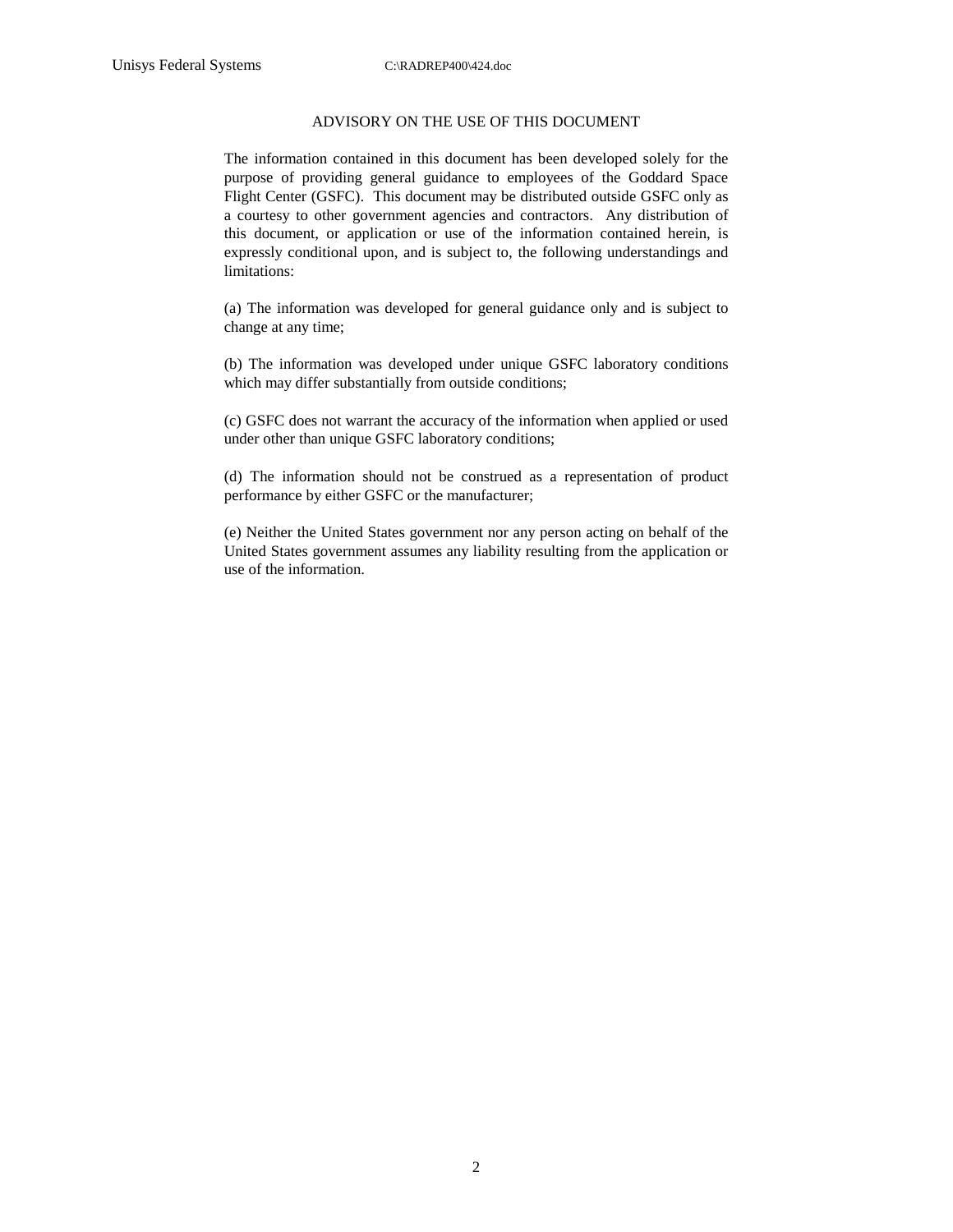### Figure 1. Radiation Bias Circuit for PIC7527 (SM627HRR)



Notes:

- 1.  $+V = +80.0V \pm 0.5V$ .
- 2.  $-V = -80.0V \pm 0.5V$ .
- 3.  $R = 10k\Omega, 10\%, \frac{1}{2}W$ .

Pin Out:

- 1. Output
- 2. Common
- 3. Drive
- 4. Input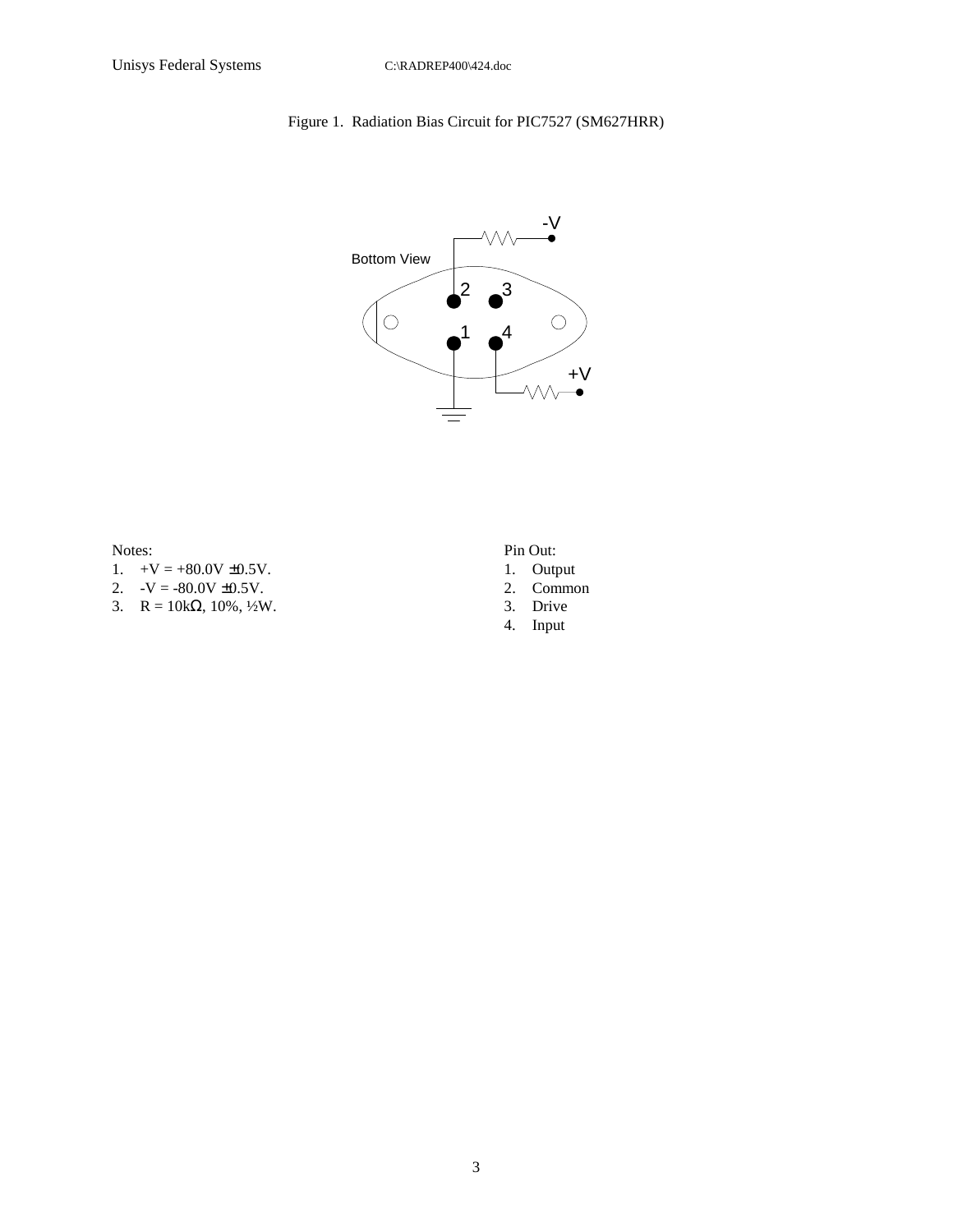| Generic Part Number:                        | SM627HRR                   |
|---------------------------------------------|----------------------------|
| <b>HST/COS Part Number</b>                  | <b>PIC7527</b>             |
| HST/COS TID Requirement                     | 10kRads ( $RDM = 5$ )      |
| Charge Number:                              | M90440                     |
| Manufacturer:                               | Silicon General            |
| Lot Date Code (LDC):                        | 9450                       |
| <b>Quantity Tested:</b>                     | 5                          |
| Serial Number of Control Sample:            | 153                        |
| <b>Serial Numbers of Radiation Samples:</b> | 154, 155, 156, 157         |
| Part Function:                              | <b>Switching Regulator</b> |
| Part Technology:                            | Hybrid                     |
| Package Style:                              | 4 Pin TO-66 Metal Can      |
| Test Equipment:                             | Bench                      |
| Test Engineer:                              | S. Norris                  |

### TABLE I. Part Information

• The manufacturer for this part guaranteed no radiation tolerance/hardness.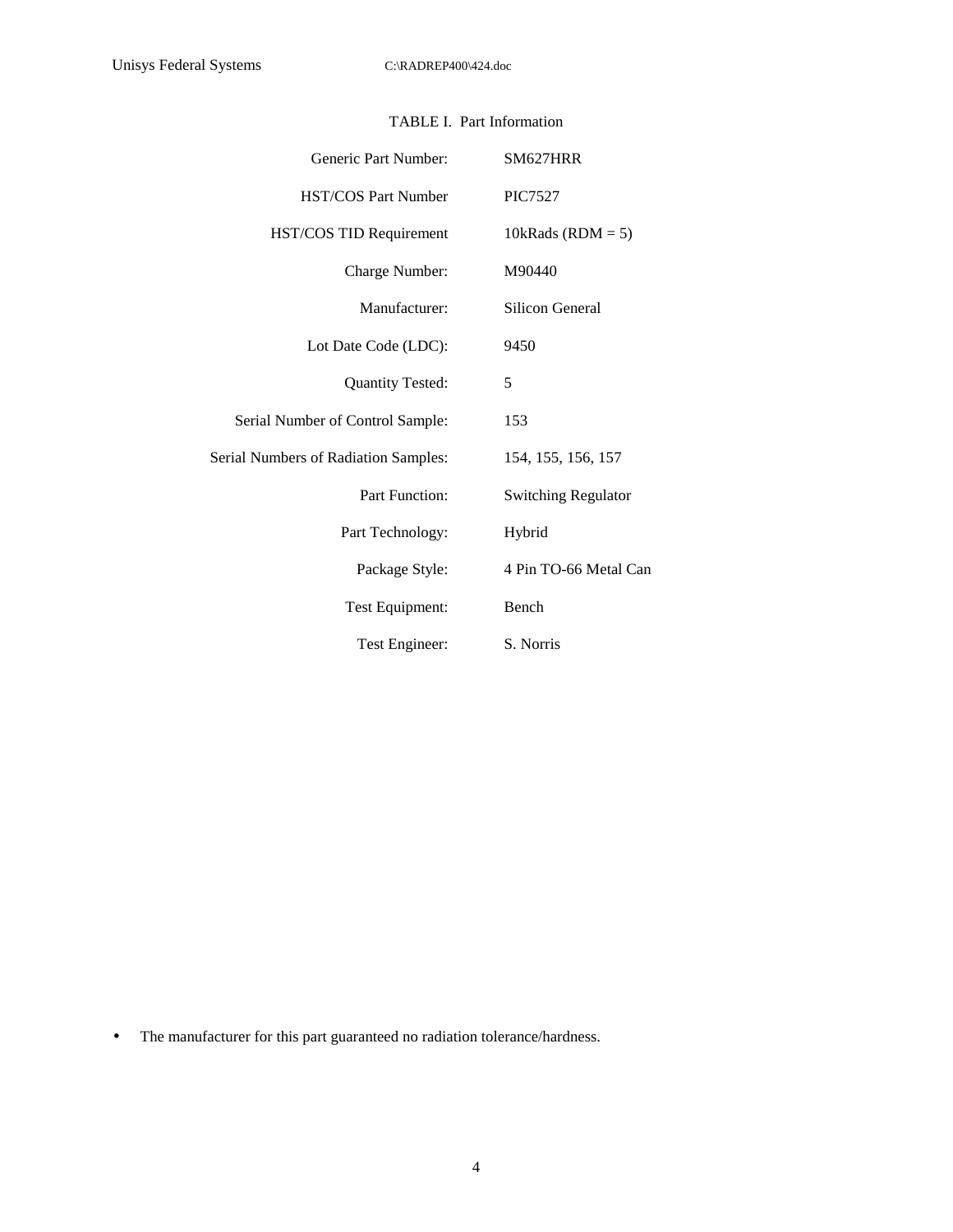| TABLE II. Radiation Schedule for PIC7527 (SM627HRR)                    |  |
|------------------------------------------------------------------------|--|
|                                                                        |  |
|                                                                        |  |
|                                                                        |  |
|                                                                        |  |
|                                                                        |  |
|                                                                        |  |
|                                                                        |  |
|                                                                        |  |
| Average Dose Rate = 50,000 RADS/237 HOURS=211.0 RADS/HOUR=0.06RADS/SEC |  |

PARTS WERE IRRADIATED AND ANNEALED UNDER BIAS, SEE FIGURE 1.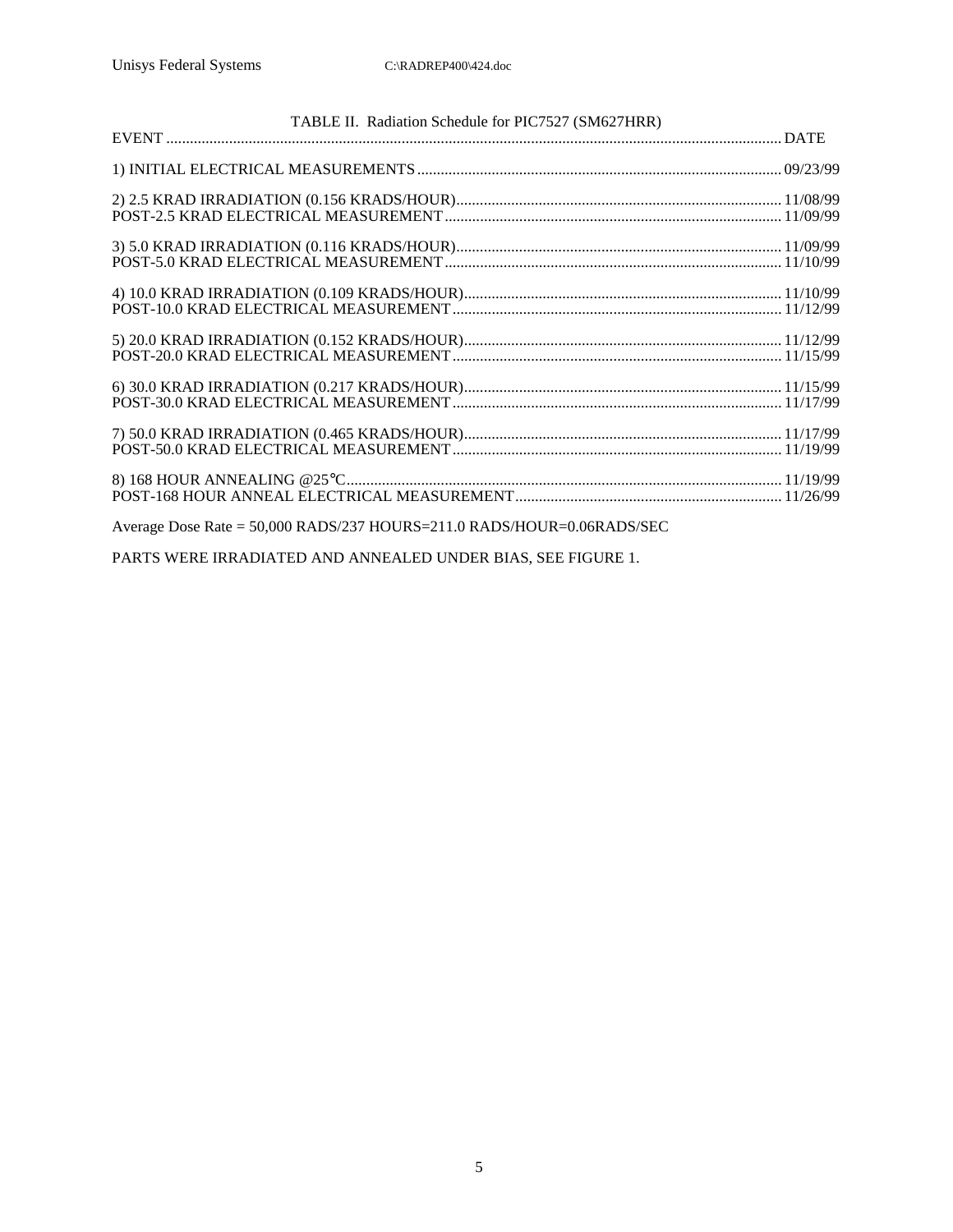| <b>Test</b> |                      |       |     | <b>Spec. Limit</b> |                              |
|-------------|----------------------|-------|-----|--------------------|------------------------------|
| #           | <b>Parameter</b>     | Units | min | max                | <b>Test Conditions</b>       |
|             | <b>Von State</b>     | v     |     | 1.500              | $I_4 = 7.0V$ , $I_3 = -30mA$ |
| 2           | Vf (diode)           | v     |     | 1.250              | $I_2 = 7.0A$                 |
|             | Ir (diode)           | uA    |     | 10.0               | $V_1$ = Rated Output Voltage |
| 4           | <b>Iin off State</b> | μA    |     | 10.0               | $V_4$ = Rated Input Voltage  |

### Table III. Electrical Characteristics PIC7527 (SM627HRR) (1)

Notes:

(1) These are the manufacturer's non-irradiated data sheet specification limits. The manufacturer provided no postirradiation limits at the time the tests were performed.